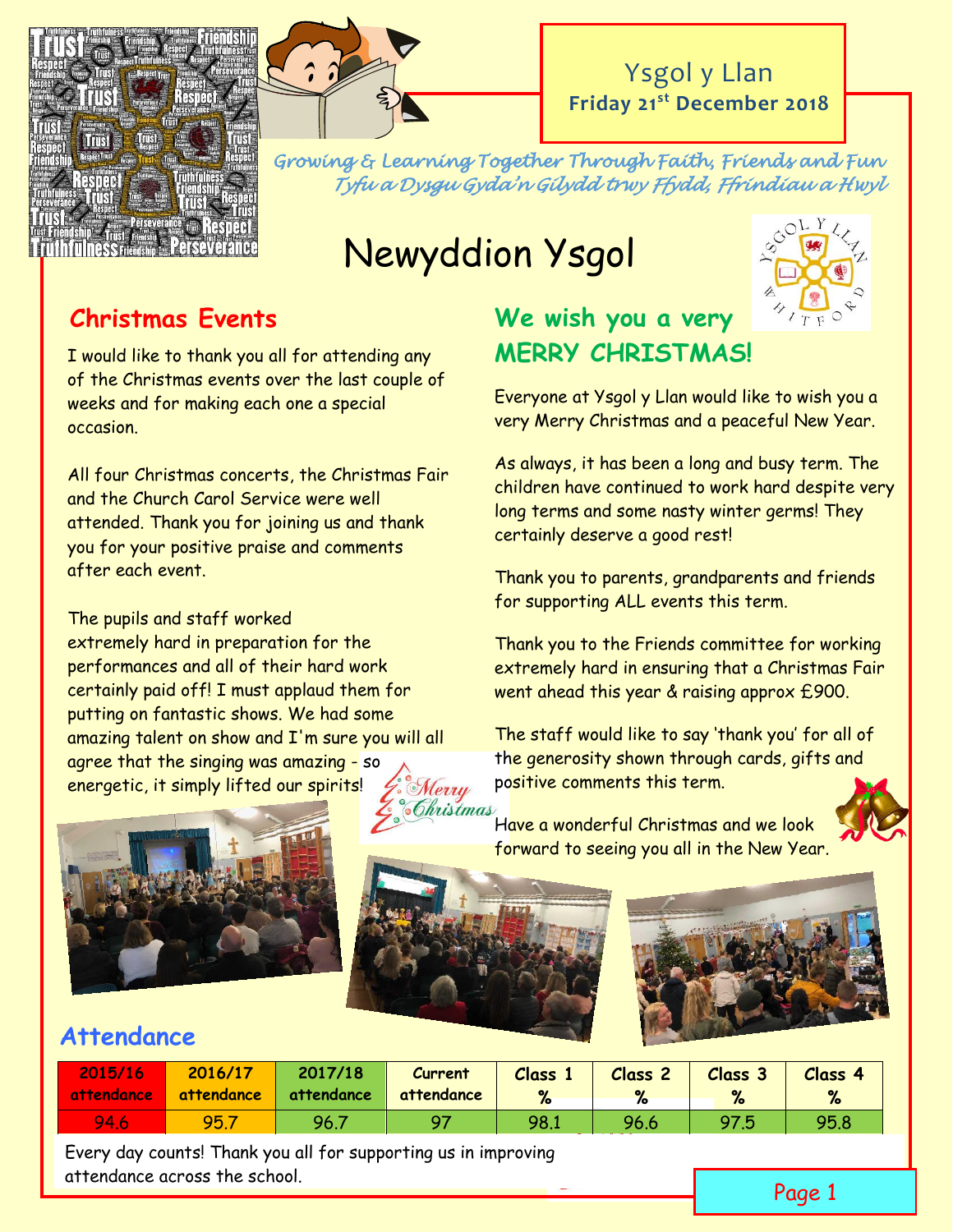#### Ysgol y Llan Newsletter – Newyddion Ysgol Page 2





Parents enjoying Christmas Crafts with Dosbarth 3

Sharing Christmas traditions and decorations with schools across Europe

# #Teamwhitford



Enjoying the Pantomime at Rhyl Pavilion



Carol singing for the local community

#### **Reminders**

- School starts back on Monday 7<sup>th</sup> January 2018. There is NO INSET day.
- KS2 Swimming starts on Tuesday 15<sup>th</sup> January – please return the necessary forms.
- Pupils need PE kits on their first day back in school.
- Please ensure all payments are kept up to date including school meals, breakfast club and after school club.
- FSM entitlement if you think you may be eligible for free school meals, please ask in the office or enquire online [http://www.flintshire.gov.uk/en/Resident/Sc](http://www.flintshire.gov.uk/en/Resident/Schools/Education-Benefits.aspx) [hools/Education-Benefits.aspx](http://www.flintshire.gov.uk/en/Resident/Schools/Education-Benefits.aspx)

### **Helping Others**

Pupils, parents and staff do SO much at Ysgol y Llan to help charitable organisations and those less fortunate.

We want to take this opportunity to thank you for your continued support this year.

**Children in Need - £169.05 Poppy Appeal - £50.78 Wear It Pink - £254.37 Harvest & Christmas collections for Flintshire Foodbank**